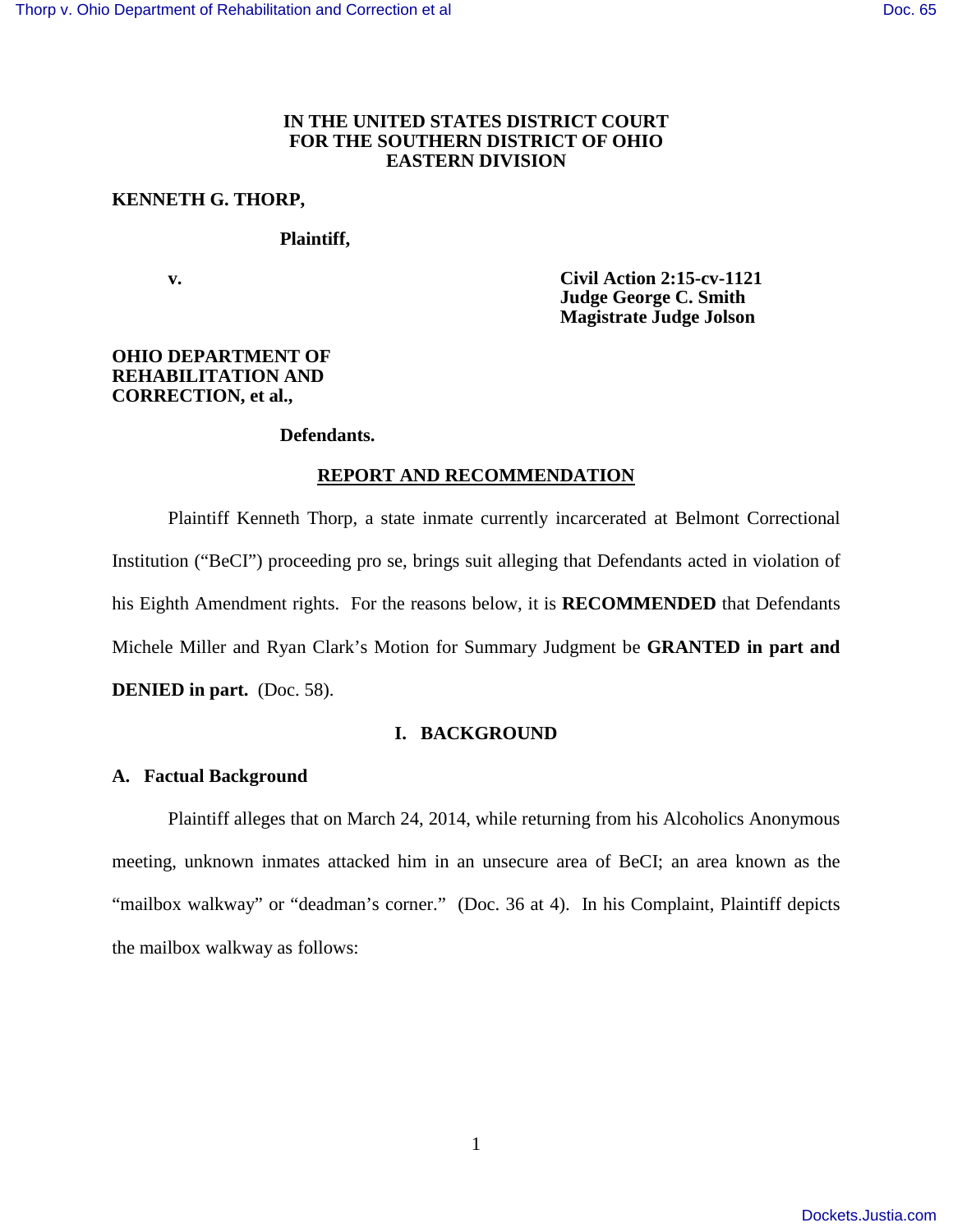

The mailbox walkway, according to Plaintiff's map, consists of two intersecting walkways near 7-House, 8-House, IHS and the mailboxes. (Doc 4-3, PAGEID #: 93).

Plaintiff further alleges that prison officials knew there was a substantial risk that Plaintiff or others could be harmed in the mailbox walkway—as the assaults were a known and common occurrence—but prison officials did nothing. (*Id.* at 8). Specifically, as to Defendant Warden Michele Miller, it is alleged that she "was personally aware and well informed of the conditions, circumstances, and events" that occurred in the mailbox walkway. (*Id*. at 2). Additionally, Chief of Security at BeCI, Defendant Ryan Clark, is alleged to have had "longstanding constructive knowledge" of the continuous assaults in the area in which Plaintiff was attacked. (*Id.* at 3). Accordingly, Plaintiff seeks declaratory and monetary relief.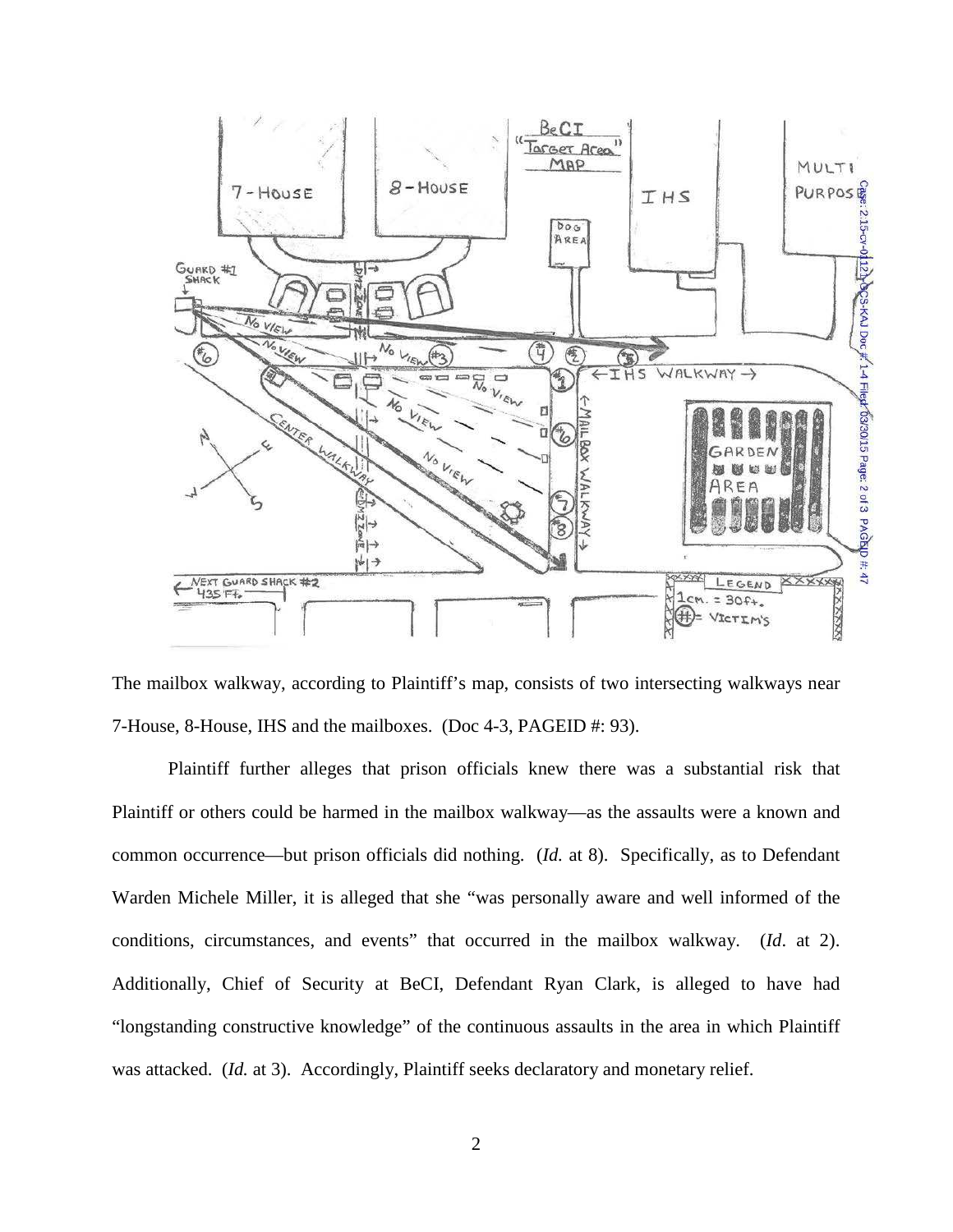## **B. Procedural Background**

On April 1, 2015, Plaintiff Kenneth Thorp, acting pro se, brought suit under 42 U.S.C. § 1983 against the Ohio Department of Rehabilitation and Correction ("ODRC"), Corrections Director Gary C. Mohr, BeCI Warden Michele Miller, Officer Scott, BeCI Investigators P. Bumgardner and Kelly Riehle, and Major "John Doe" Clark. (Doc. 4 at 2–5). Plaintiff alleges Defendants were deliberately indifferent to his safety, security, and well-being in violation of his Eighth Amendment Rights. (*Id.* at 13). Magistrate Judge King performed an initial screen of Plaintiff's complaint according to 28 U.S.C. §§ 1915(e) and 1915A on April 17, 2015, and recommended that the claims against the ODRC, Director Mohr, Officer Scott, P. Bumgardner, and Kelly Riehle be dismissed for lack of subject-matter jurisdiction and for failure to state a claim upon which relief can be granted. (Doc. 7). The District Judge adopted Magistrate Judge King's recommendation on May 27, 2015. (Doc. 11).

Plaintiff filed a Motion for Leave to File an Amended Complaint on March 28, 2016, to correct the spelling of Michele Miller's name, identify Ryan Clark, who had previously been identified as John Doe Clark, and dismiss the remaining defendants pursuant to the Court's Order. (Doc. 33). That Motion was granted. (Doc. 34). At this stage, Miller and Clark remain as Defendants.

On September 12, 2016, both Defendants filed a Joint Motion for Summary Judgment. (Doc. 58). Plaintiff filed his Opposition to the Motion for Summary Judgment on October 21, 2016 (Doc. 63), and Defendants filed their Reply in Support on November 4, 2015. (Doc. 64). It is worth noting that Defendants contend that Plaintiff's Opposition was untimely. (*Id.* at 1, 3–5). Pursuant to the Court's September 22, 2016 Order (Doc. 61), the deadline for Plaintiff's Opposition was October 20, 2016. However, although Plaintiff's Opposition was docketed with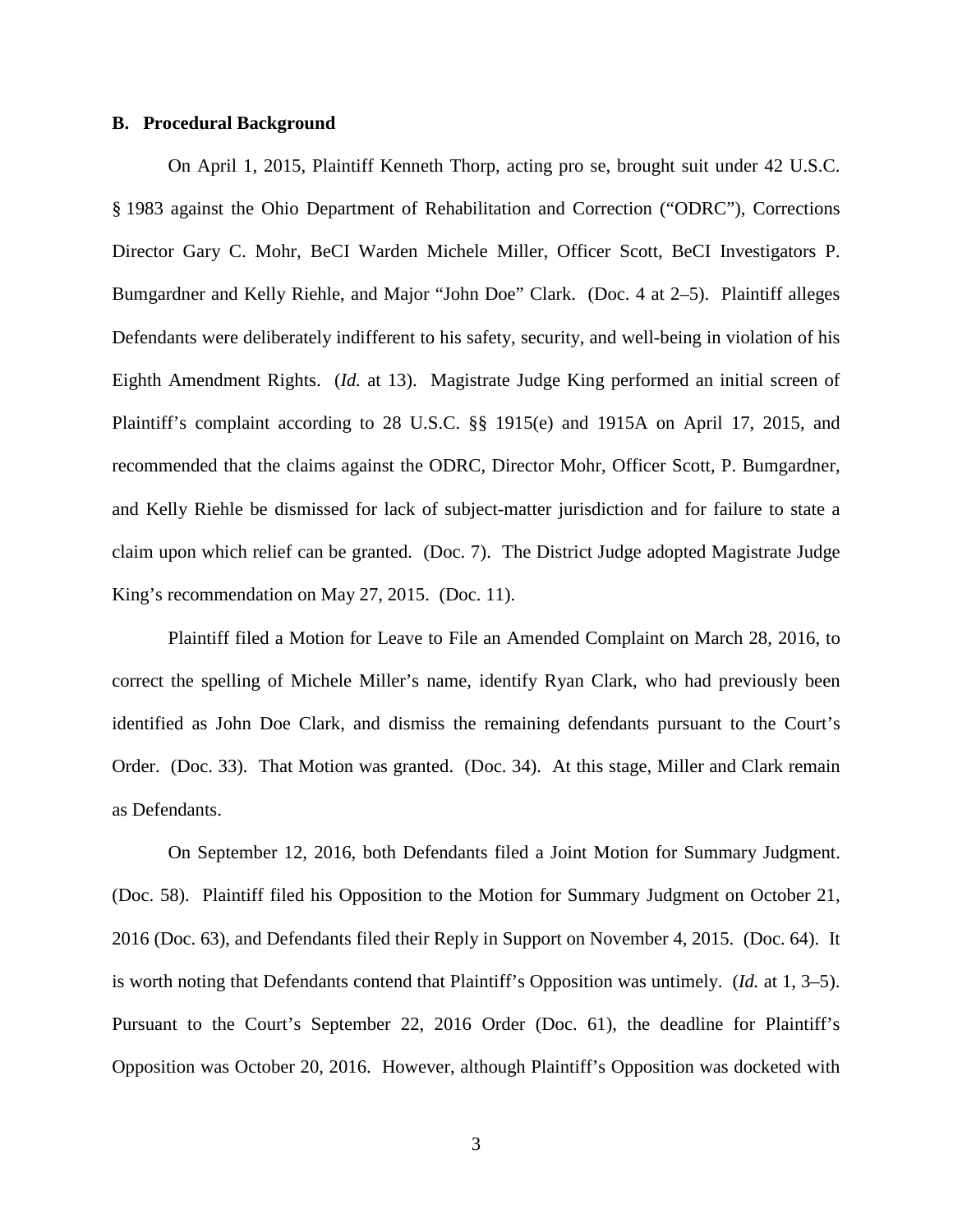the Court on October 21, 2016, it is dated October 17, 2016. (Doc. 63). Under the "prisoner mailbox rule," a document filed by a pro se prisoner is deemed "filed" with a court on the date the prisoner delivers the document to prison officials for forwarding to the court. *Brand v. Motley*, 536 F.3d 921, 925 (6th Cir. 2008) (citing *Richard v. Ray*, 290 F.3d 810, 812–13 (6th Cir. 2002)). Accordingly, Plaintiff's Opposition is timely, and the matter is ripe for consideration.

## **II. STANDARD**

Summary judgment is appropriate when "there is no genuine dispute as to any material fact and the movant is entitled to judgment as a matter of law." Fed. R. Civ. P. 56(a). The party seeking summary judgment bears the initial "responsibility of informing the district court of the basis for its motion, and identifying those portions" of the record that demonstrate "the absence of a genuine issue of material fact." *Celotex Corp. v. Catrett*, 477 U.S. 317, 323 (1986). The burden then shifts to the nonmoving party to "set forth specific facts showing that there is a genuine issue for trial." *Anderson v. Liberty Lobby, Inc.*, 477 U.S. 242, 250 (1986); *see id.* at 255 ("The evidence of the nonmovant is to be believed, and all justifiable inferences are to be drawn in his favor.") (citing *Adickes v. S.H. Kress & Co.*, 398 U.S. 144, 158–59 (1970)). A genuine issue of material fact exists if a reasonable jury could return a verdict for the nonmoving party. *Anderson*, 477 U.S. at 248; *see also Matsushita Elec. Indus. Co. v. Zenith Radio Corp.*, 475 U.S. 574, 586 (1986) (explaining that "genuine" amounts to more than "some metaphysical doubt as to the material facts"). Consequently, the central issue is "whether the evidence presents a sufficient disagreement to require submission to a jury or whether it is so one-sided that one party must prevail as a matter of law." *Anderson*, 477 U.S. at 251–52.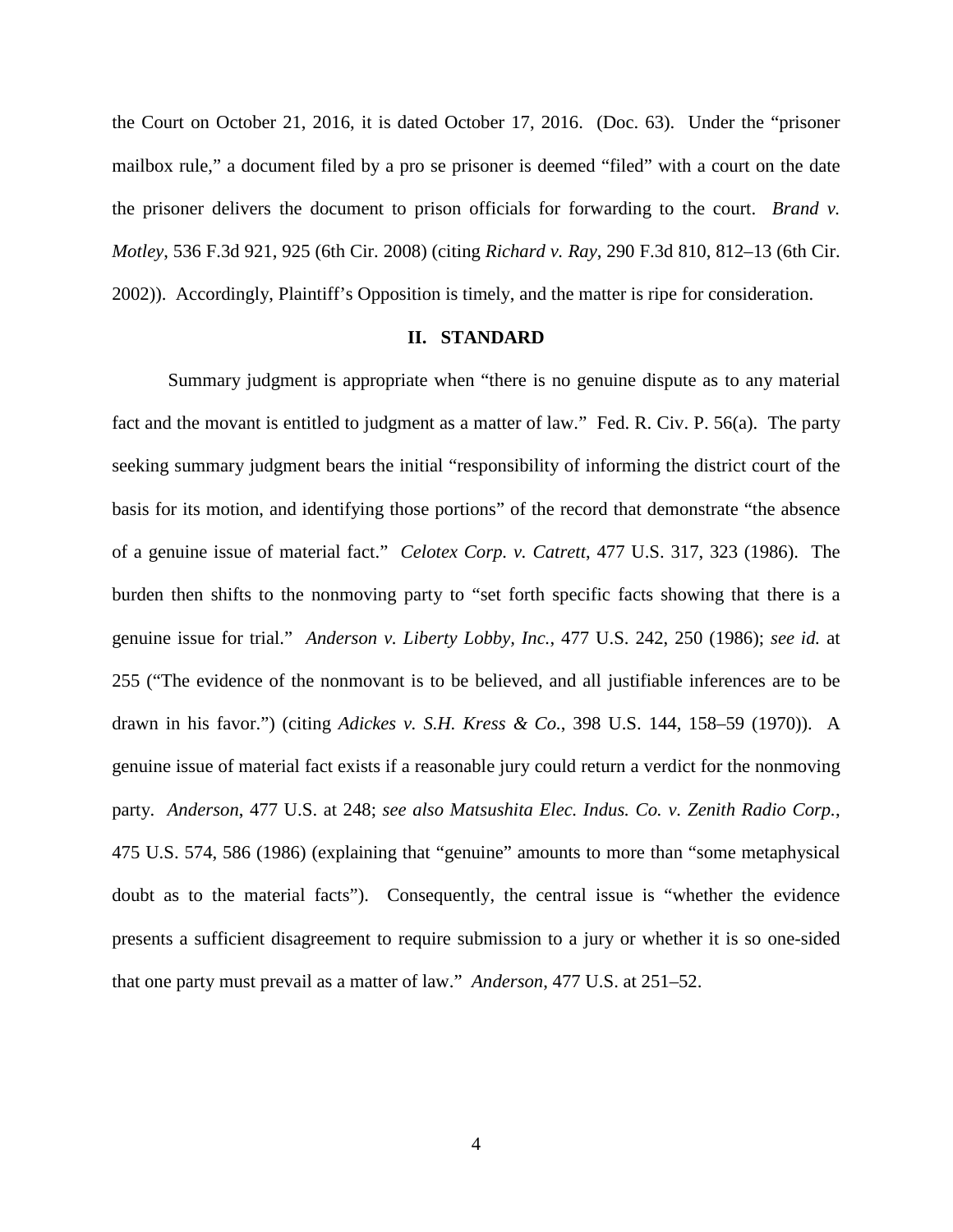#### **III. DISCUSSION**

## **A. Exhaustion Of Administrative Remedies**

Defendants first argue Section 1997e of the Prison Litigation Reform Act ("PLRA") states that "no action shall be brought with respect to prison conditions under section 1983 of this title, or any other Federal law, by a prisoner confined in any jail, prison, or other correctional facility until such administrative remedies as are available are exhausted." 42 U.S.C. § 1997e(a). Under Ohio Administrative Code § 5120-9-31, inmates "must follow a three-step grievance procedure." *Troche v. Crabtree*, 814 F.3d 795, 799 (6th Cir. 2016); *see also Willis v. Mohr*, No. 1:11-cv-808, 2013 WL 5773932, at \*3 (S.D. Ohio Oct. 24, 2013). Specifically, the PLRA states that:

Informal complaints and grievances must contain specific information; dates, times, places, the event giving rise to the complaint and, if applicable, the name or names of personnel involved and the name or names of any witnesses. Specificity of the complaint provides institutional staff the opportunity to investigate the complaint and to take corrective action to address a valid complaint. In the event an inmate does not know the identity of the personnel involved, a "John/Jane Doe" complaint may be filed.

OAC § 5120-9-31(K). It appears from Plaintiff's grievance record (*see* Doc. 58-1), that Plaintiff filed a complaint against Defendant Warden Miller alleging the date of his attack, the date he spoke to Warden Miller, and his grievance regarding the failure to provide adequately for his safety in an area where inmates are regularly being assaulted. (*Id.* at PAGEID #: 452–54). As such, Plaintiff provided the requisite specificity to allow the staff at BeCI to investigate the complaint and utilize the grievance procedure effectively in accordance with the regulation. *See Curry v. Scott*, 949 F.3d 493, 505 (6th Cir. 2001) (explaining that "the importance of using the prison grievance process is to alert prison officials to problems") (citing *Freeman v. Francis*, 196 F.3d 641, 644 (6th Cir. 1999)).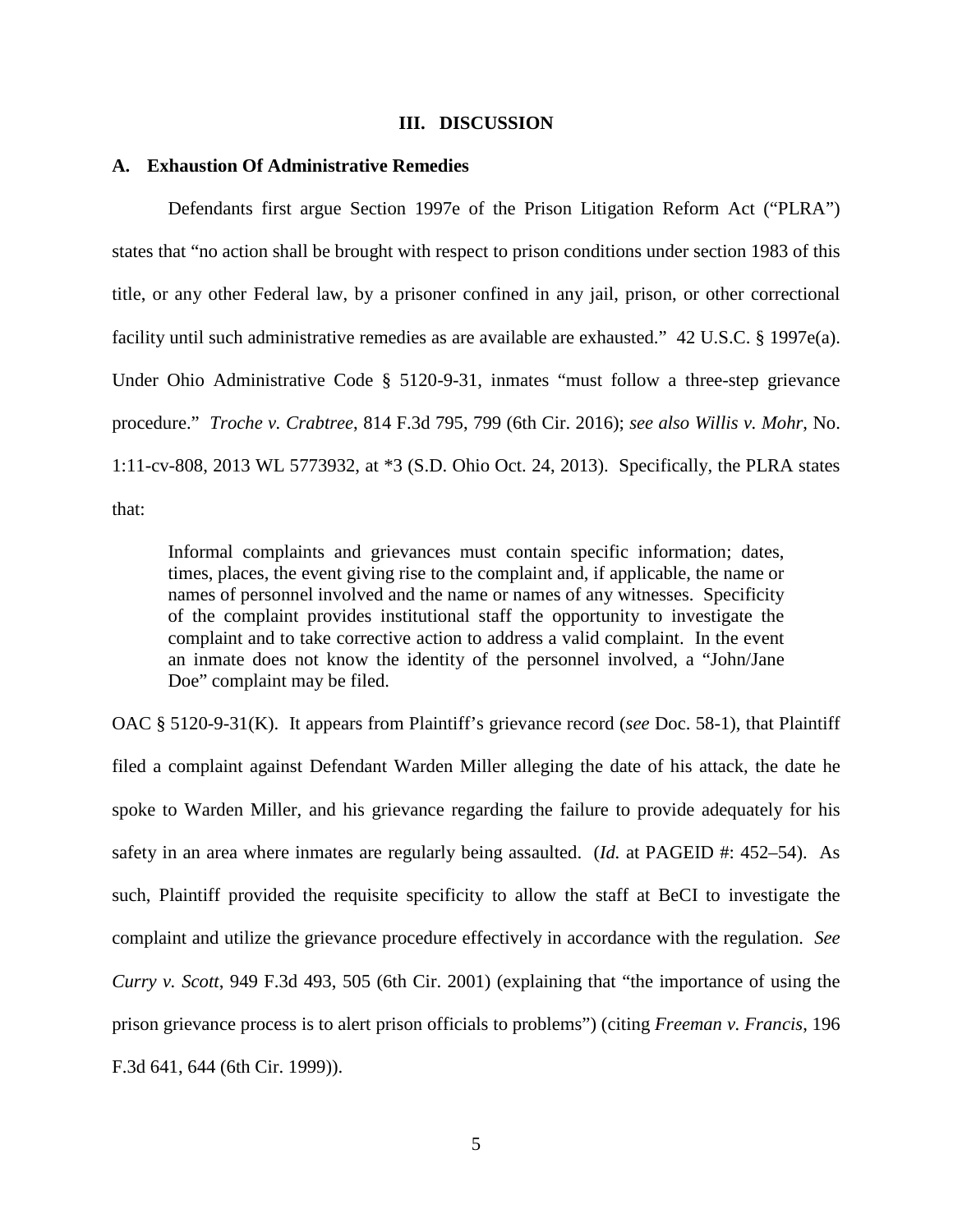Defendants, on the other hand, argue that Plaintiff failed to exhaust his administrative remedies against Defendant Clark since he was not named specifically in the grievance. (Doc. 58 at 5–7). Thus, they argue the lawsuit cannot proceed against him. (*Id.*). In support, Defendants attached the affidavit of Eugene Hunyadi, the assistant Chief Inspector for the ODRC, which states that Plaintiff did not "file[] an ICR or similar grievance against Defendant Ryan Clark for the claims that are at issue in this lawsuit." (Doc. 58-2 at 4). However, the Supreme Court held in *Jones v. Bock*, "that the PLRA requires exhaustion of such administrative remedies as are available but nothing in the statue imposes a 'name all defendants' requirement." 549 U.S. 199, 217 (2007). In reaching that decision, the Court reasoned that "[n]othing in the [Michigan Department of Correction] policy itself supports the conclusion that the grievance process was improperly invoked simply because an individual later named as a defendant was not named at the first step of the grievance process." *Id.* at 218. Nothing in the Ohio Administrative Code Policy supports that conclusion either. *See Dotson v. Wilkinson*, 477 F. Supp. 2d 838 (N.D. Ohio 2007) (despite a prisoner's grievance containing the name of only one named defendant, the court held that "[t]he three step grievance process detailed in Ohio Administrative Code 5120-9-31, does not specifically require an inmate to name someone in the grievance").

Consequently, the Undersigned finds Plaintiff appropriately exhausted his potential administrative remedies against both Defendants, and recommends **DENYING** this portion of Defendants' Motion.

### **B. Official Capacity Claims**

As to the next claim, Plaintiff is suing Defendant Miller and Defendant Clark in both their official and individual capacities pursuant to 42 U.S.C. § 1983. (Doc. 36 at 2–3).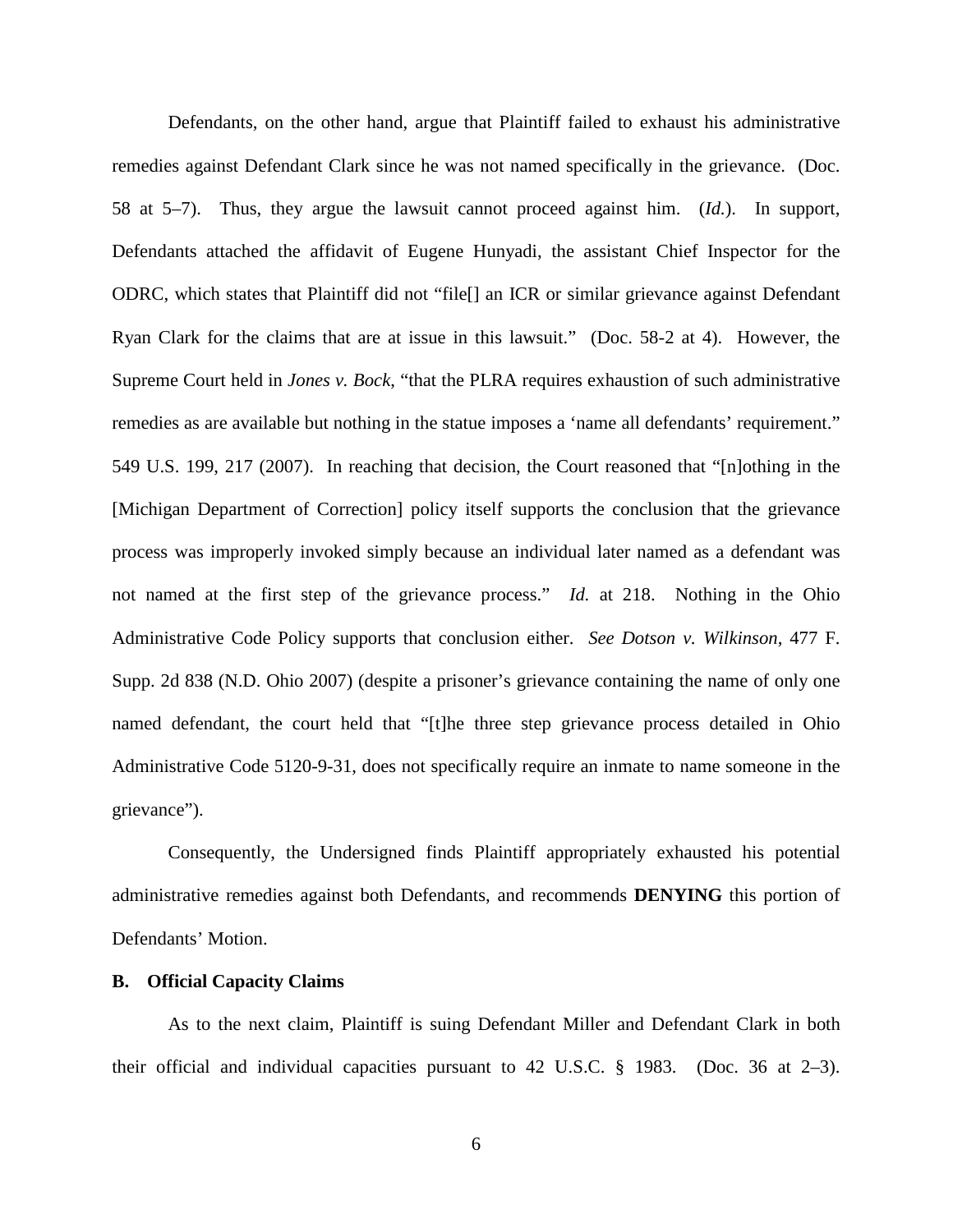However, "a suit against a state official in his or her official capacity is not a suit against the official but rather is a suit against the official's office. As such, it is no different from a suit against the State itself." *Will v. Mich. Dept. of State Police*, 491 U.S. 58, 71 (1989) (citations omitted).

The Eleventh Amendment provides that "[t]he Judicial power of the United States shall not be construed to extend to any suit in law or equity, commenced or prosecuted against one of the United States by Citizens of another State, or by Citizens or Subjects of any Foreign State." And as the Supreme Court has long held, the Eleventh Amendment prevents a federal court from entertaining a suit brought by a citizen against his own state, unless that state waives its immunity. *Hans v. Louisiana*, 134 U.S. 1, 10 (1890); *Wolfel v. Morris*, 972 F.2d 712 (6th Cir. 1992). The State of Ohio has not waived its immunity in this case, and thus, Plaintiff cannot maintain a suit for damages against either Defendant in his or her official capacity. Accordingly, the undersigned recommends **GRANTING** this portion of Defendants' Motion.

## **C. Qualified Immunity**

Defendants have also pleaded, although minimally, the affirmative defense of qualified immunity. (Doc. 58 at 9); *Mingus v. Butler*, 591 F.3d 474, 479 (6th Cir. 2010) ("Qualified immunity is an affirmative defense that must be pleaded by a defendant official.") (quotations omitted). Indeed, Defendants' argument for qualified immunity is just two sentences in their Motion for Summary Judgment: "At this time, Defendants contend that Plaintiff can produce no evidence that defeats their entitlement to qualified immunity in this case. Defendants contend that this is particularly true as to Defendant Clark." (*Id.*).

Under the doctrine of qualified immunity, government officials performing discretionary functions generally are shielded from liability for civil damages insofar as their conduct does not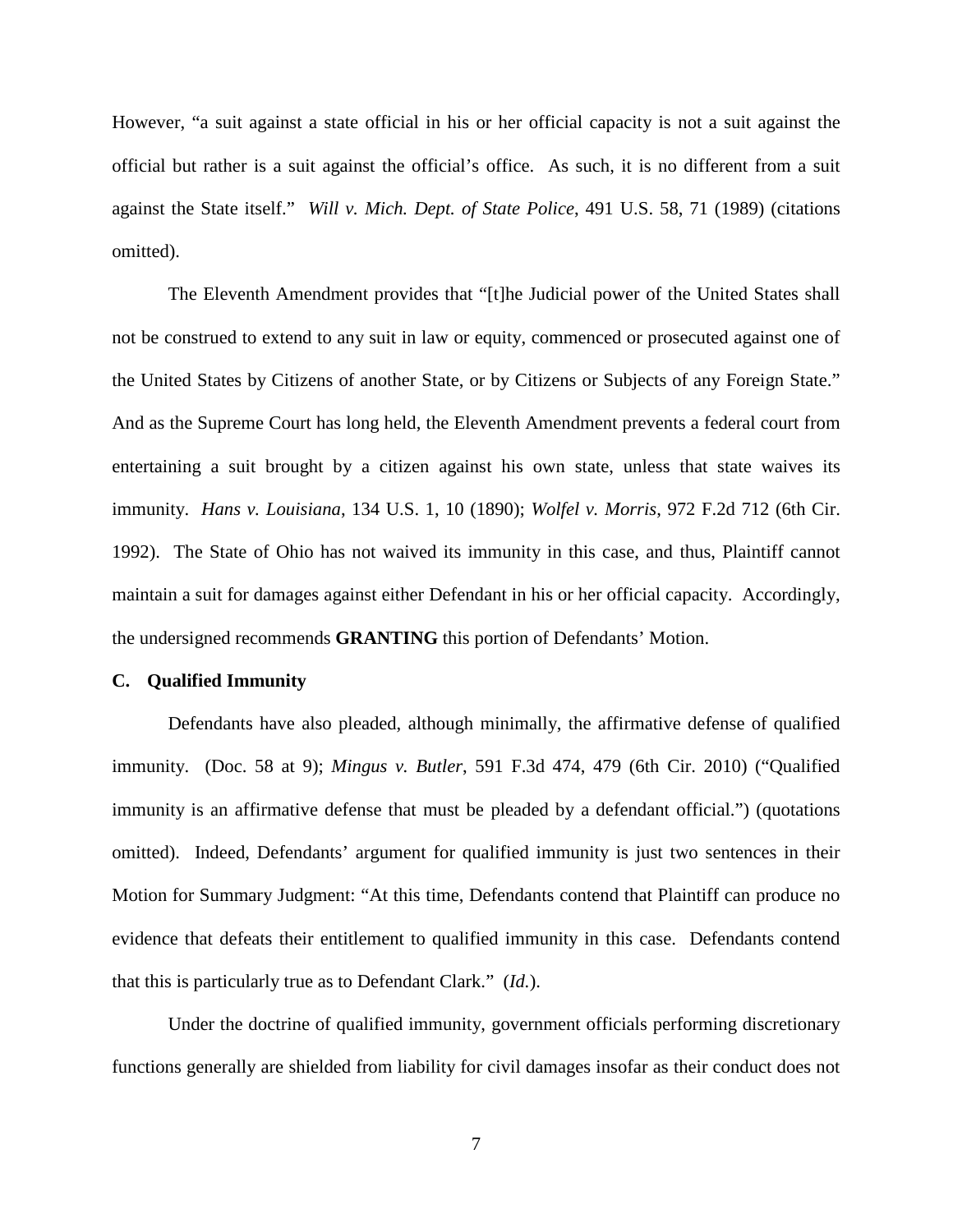violate clearly established statutory or constitutional rights of which a reasonable person would have known." *Phillips v. Roane Cty.*, 534 F.3d 531, 538 (6th Cir. 2008) (citing *Harlow v. Fitzgerald*, 457 U.S. 800, 818 (1982)). Qualified immunity balances two competing interests— "the need to hold public officials accountable when they exercise power irresponsibly and the need to shield officials from harassment, distraction, and liability when they perform their duties reasonably." *Richko v. Wayne Cty*, 819 F.3d 907, 914 (6th Cir. 2016) (citing *Pearson v. Callahan*, 555 U.S. 223, 231 (2009)). In determining whether Defendants Clark and Miller are entitled to qualified immunity, the Court considers (1) whether Plaintiff has shown that a constitutional violation occurred, and (2) whether the right was clearly established at the time of the violation. *See id*. (citing *Silberstein v. City of Dayton*, 440 F.3d 306, 311 (6th Cir. 2006)). Courts have discretion in deciding which of the two prongs to address first. *Stoudemire v. Mich. Dept. of Corr.*, 705 F.3d 560, 567–68 (6th Cir. 2013).

# **1. Whether The Right Was Clearly Established**

"In evaluating whether a constitutional right was clearly established, '[t]he key determination is whether a defendant moving for summary judgment on qualified immunity grounds was on notice that his alleged actions were unconstitutional.'" *Stoudemire*, 705 F.3d at 568 (citing *Grawey v. Drury*, 567 F.3d 302, 313 (6th Cir. 2009)). It has been noted many times that while "[t]he Constitution does not mandate comfortable prisons, [] neither does it permit inhumane ones." *Farmer v. Brennan*, 511 U.S. 825, 832 (1994) (internal citations omitted). Accordingly, prison officials must "take reasonable measures to guarantee the safety of inmates." *Udson v. Palmer*, 468 U.S. 517, 526–27 (1984).

This Circuit has found that prison officials are on notice that deliberate indifference in failing to implement reasonable measures of safety to protect inmates from assault is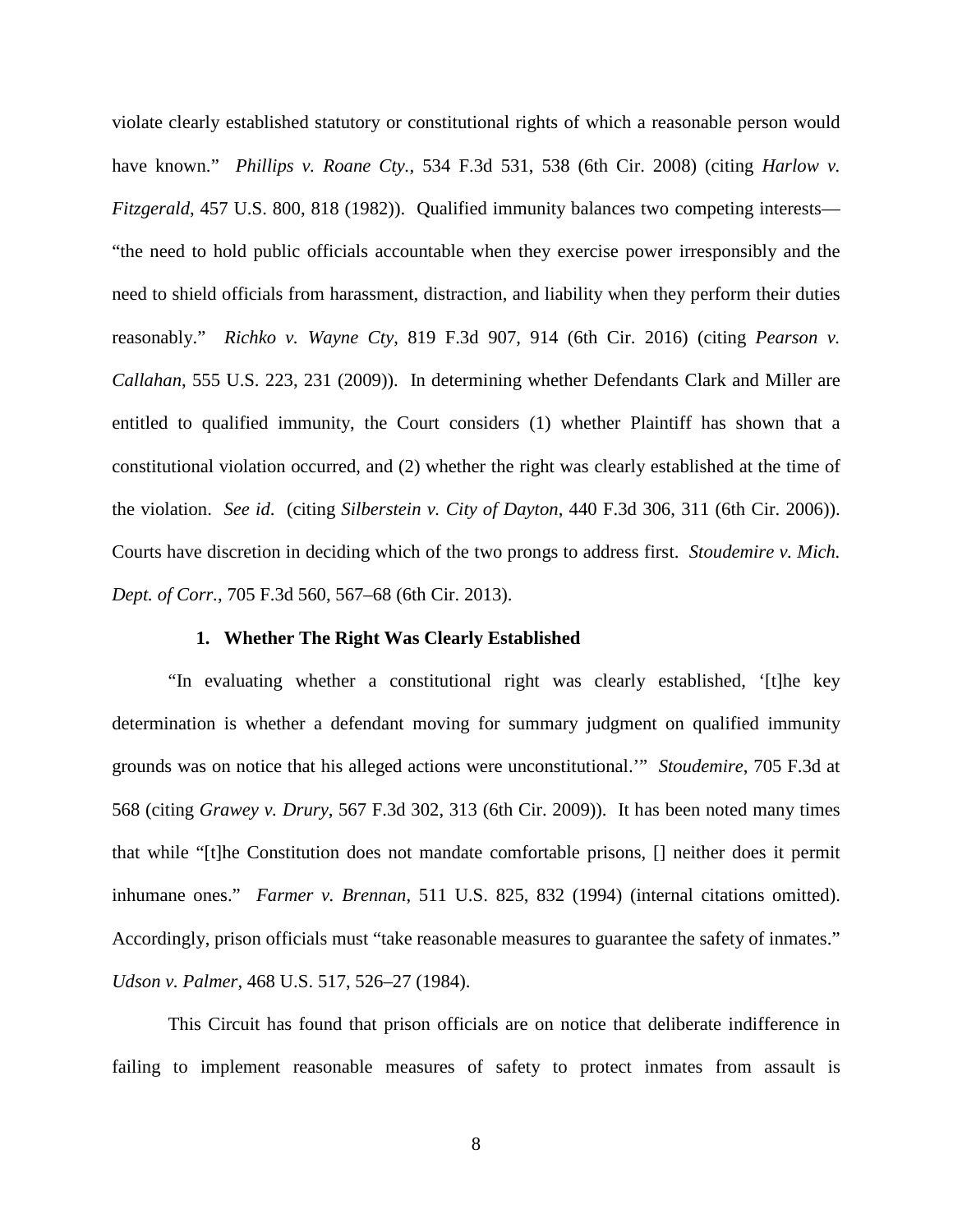unconstitutional. *See Richko*, 819 F.3d. at 915 (holding that Plaintiff's constitutional "right to be free from violence at the hands of other inmates [] was clearly established by the Supreme Court in *Farmer v. Brennan*, 511 U.S. 825, 114 S.Ct. 1970, 128 L.Ed.2d 811 (1994))." In articulating this holding, the *Richko* Court relied on the Supreme Court's holding in *Farmer*:

*Farmer* held that "prison officials have a duty to protect prisoners from violence at the hands of other prisoners" because corrections officers have "stripped them of virtually every means of self-protection and foreclosed their access to outside aid." *Id.* at 833, 114 S.Ct. 1970 (ellipsis and internal quotation marks omitted); *see also Wilson v. Yaklich*, 148 F.3d 596, 600 (6th Cir.1998) ("Without question, prison officials have an affirmative duty to protect inmates from violence perpetrated by other prisoners.").

*Id.* 

Accordingly, Plaintiff's right to be free from deliberate indifference leading to his assault is clearly established. *See Hansen v. Dir., O.D.R.C.*, No. 2:12-CV-773, 2014 WL 1653124, at \*4 (S.D. Ohio Apr. 24, 2014), *report and recommendation adopted*, No. 2:12-CV-773, 2014 WL 2117083 (S.D. Ohio May 21, 2014) ("An inmate's right to be free from violence at the hands of other prisoners is well established."); *Walker v. Norris*, 917 F.2d 1449, 1453 (6th Cir. 1990) ("On several occasions, we have held that 'deliberate indifference' of a constitutional magnitude may occur when prison guards fail to protect one inmate from an attack by another."); *Velez v. Johnson*, 395 F.3d 732, 736 (7th Cir. 2005) ("[W]e believe it is plainly the right [of an inmate] to be free from deliberate indifference to rape and assault. There can be no debate that this right was clearly established at the time"); *Bowen v. Warden Baldwin State Prison*, 826 F.3d 1312, 1319–20 (11th Cir. 2016) ("[T]he Supreme Court has made clear that 'prison officials have a duty . . . to protect prisoners from violence at the hands of other prisoners.'").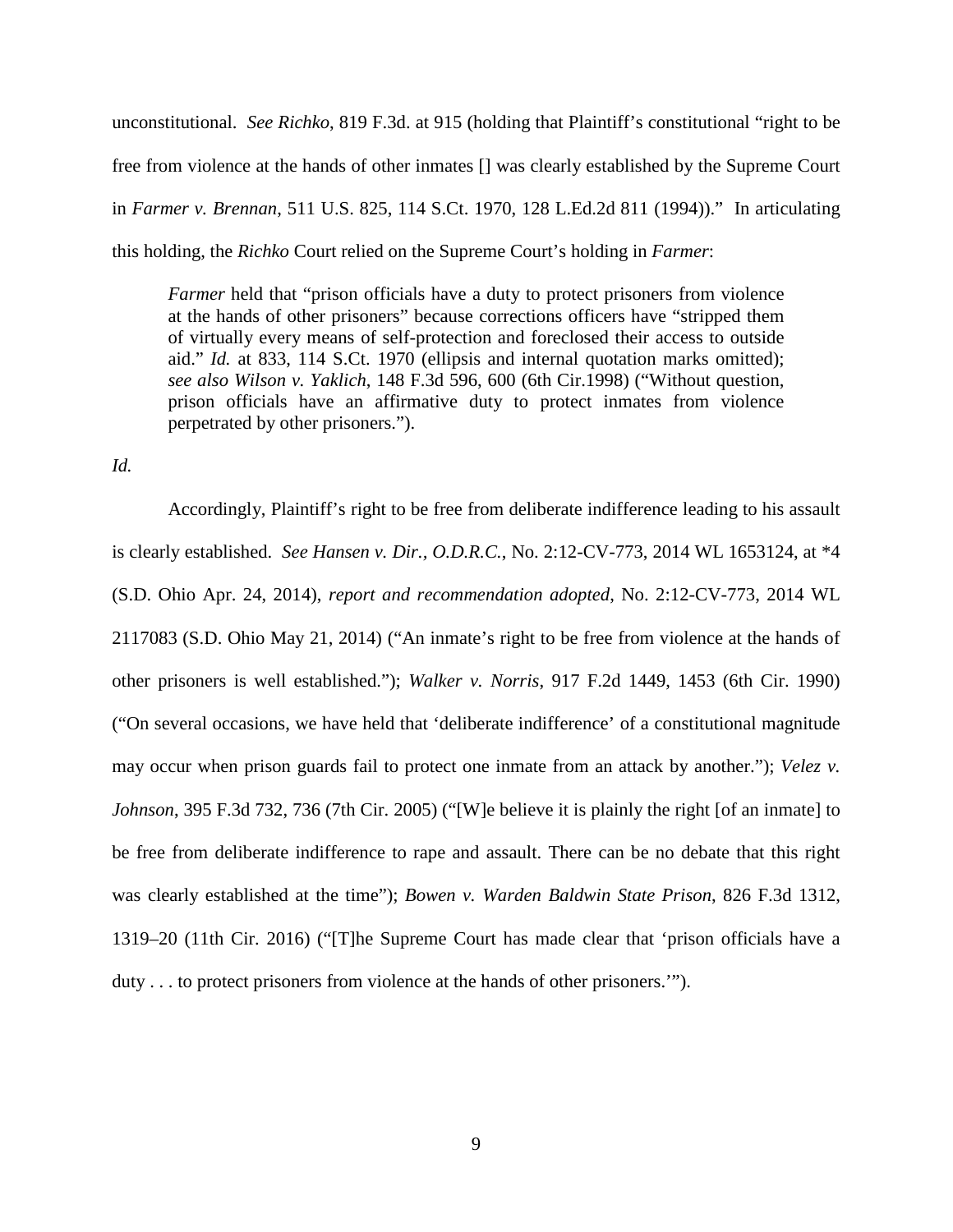## **2. Whether A Constitutional Violation Occurred**

In terms of a constitutional violation, Plaintiff alleges that Defendants were deliberately indifferent "in regard to [his] assault and the ongoing condition" at the prison "that exposed [him] and many others to an unreasonable risk of serious harm." (Doc. 36 at 6). However, "[i]t is well established that [although] a pro se litigant may represent himself on his own claims, [he] may not act in a representative capacity." *Garrison v. Mich. Dept. of Corr.*, 333 F. App'x 914, 919 (6th Cir. 2009). Accordingly, the Court considers only whether Defendants' actions constituted deliberate indifference to a substantial risk to Plaintiff himself.<sup>[1](#page-9-0)</sup> With this in mind, Plaintiff must satisfy both an objective and subjective component to demonstrate a constitutional violation occurred. *See Richko*, 819 F.3d at 915; *Morgan v. Lamneck*, No. 2:09-cv-218, 2011 WL 1114415, at  $*4$  (S.D. Ohio Mar. 24, 2011) (holding that "the test for deliberate indifference contains both a subjective and an objective component").

# **i. Plaintiff Has Satisfied The Objective Prong As To Both Defendants**

To satisfy the objective component, Plaintiff must demonstrate that he was "exposed to a substantial risk of serious harm." *Richko*, 819 F.3d at 915; *see also Bishop v. Hackel*, 636 F.3d 757, 766 (6th Cir. 2011). However, as one Court recently noted, "[t]here is some tension in Sixth Circuit case law on how to frame [the] objective inquiry." *Holder v. Saunders*, 13-38- ART, 2014 WL 7177957, at \*5 (E.D. Ky. Dec. 2014). "In one set of cases, the court looks only at whether the inmate suffered a sufficiently severe injury" and in other cases, "the Sixth Circuit examines whether there was an objectively substantial risk of harm to the inmate before the injury occurred." *Id.* (citing *Curry v. Scott*, 249 F.3d 493, 506 (6th Cir. 2001); *Bishop*, 636 F.3d

 $\overline{a}$ 

<span id="page-9-0"></span><sup>&</sup>lt;sup>1</sup> Plaintiff provides evidence in the form of affidavits, investigation reports, and conduct reports of numerous attacks in the mailbox walkway that occurred after his attack on March 24, 2014. However, in order to determine whether Defendants were deliberately indifferent to Plaintiff's safety, rather than indifferent to other inmates later attacked, the Court considers only the evidence prior to Plaintiff's attack.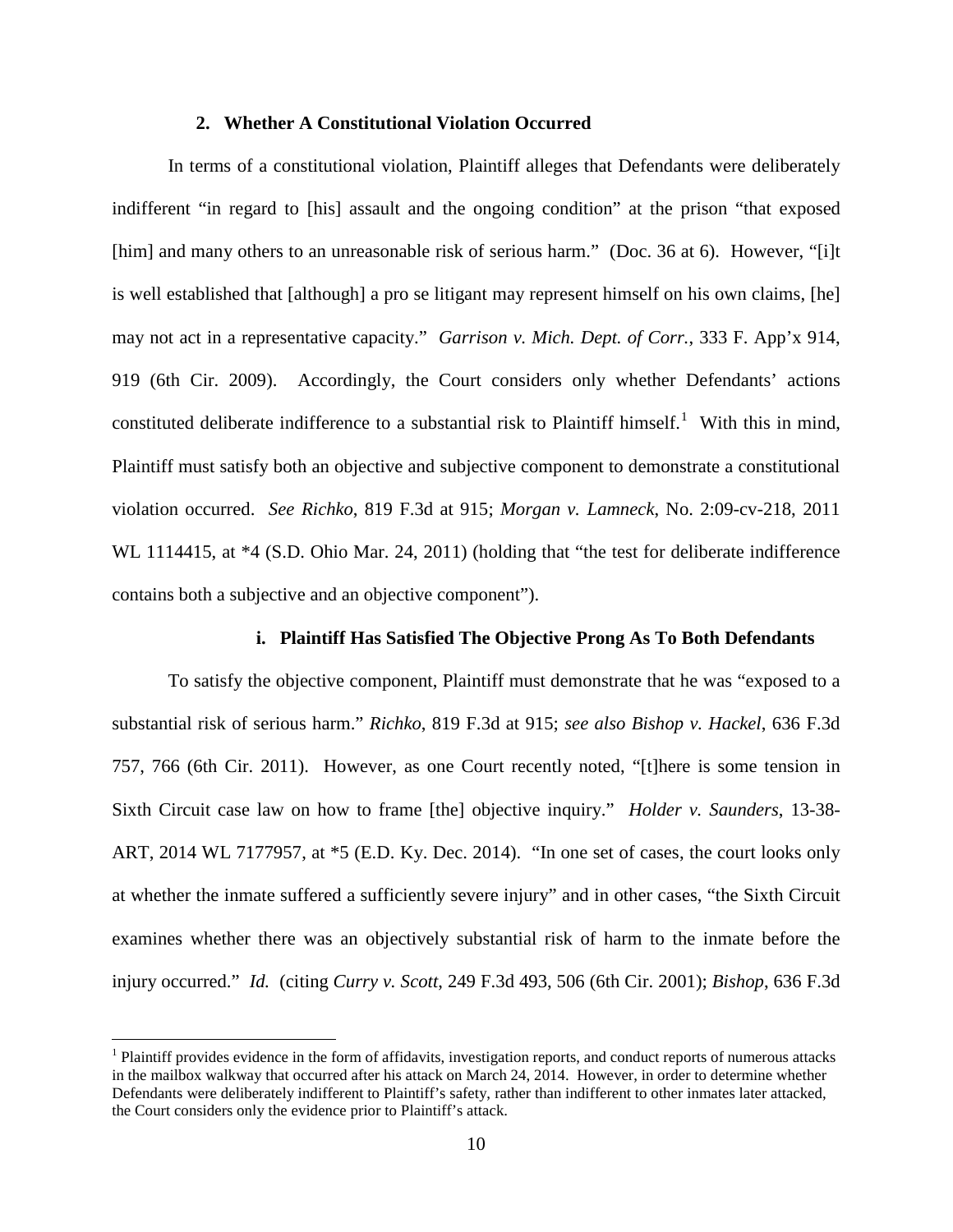at 766)). However, as was the case in *Holder*, the Court need not resolve the inconsistency because Plaintiff succeeds under either inquiry. *Id.*

Here, Plaintiff suffered a severe injury—he was knocked unconscious, suffered a concussion, lacerations in the lip, chin and left eyebrow, as well as abrasions to his nose and jaw. *See Curry*, 249 F.3d at 506 (holding that "being beaten without cause" was "sufficiently serious to fulfill the objective component"). Plaintiff was transported to East Ohio Regional Hospital (Doc. 39-3, PAGEID #: 362), where he received stitches and was diagnosed with a concussion. (Doc. 36). These injuries could undoubtedly be viewed by a jury as sufficiently severe. Defendants, having not mentioned a subjective or objective prong in their briefing, did not argue against Plaintiff's injury being sufficiently severe.

As to the risk of harm before the attack, and viewing the facts in the light most favorable to Plaintiff, the "mailbox walkway area" posed a substantial risk of serious harm. *See Bishop v. Hackel*, 636 F.3d 757, 766 (6th Cir. 2011) (to satisfy the objective prong, "[t]he inmate must show that 'he is incarcerated under conditions posing a substantial risk of serious harm'") (citing *Farmer*, 511 U.S. at 833)*.* "In considering the types of conditions that constitute a substantial risk of serious harm, the Court considers not only the seriousness of the potential harm and the likelihood that the harm will actually occur, but evidence that unwilling exposure to that risk violates contemporary standards of decency." *Cunningham v. Ward*, No. 07-2648-B/P, 2007 WL 4209093, at \*3 (W.D. Tenn. Nov. 27, 2007) (citing *Helling v. McKinney*, 509 U.S. 25, 36 (1993)).

Of the incident and conduct reports in the record during the year leading up to Plaintiff's attack, seven of the ten reports depict attacks in the mailbox walkway and all but one occurred between the hours of 6:30 p.m. and 8:10 p.m., meaning likelihood of an attack in this area during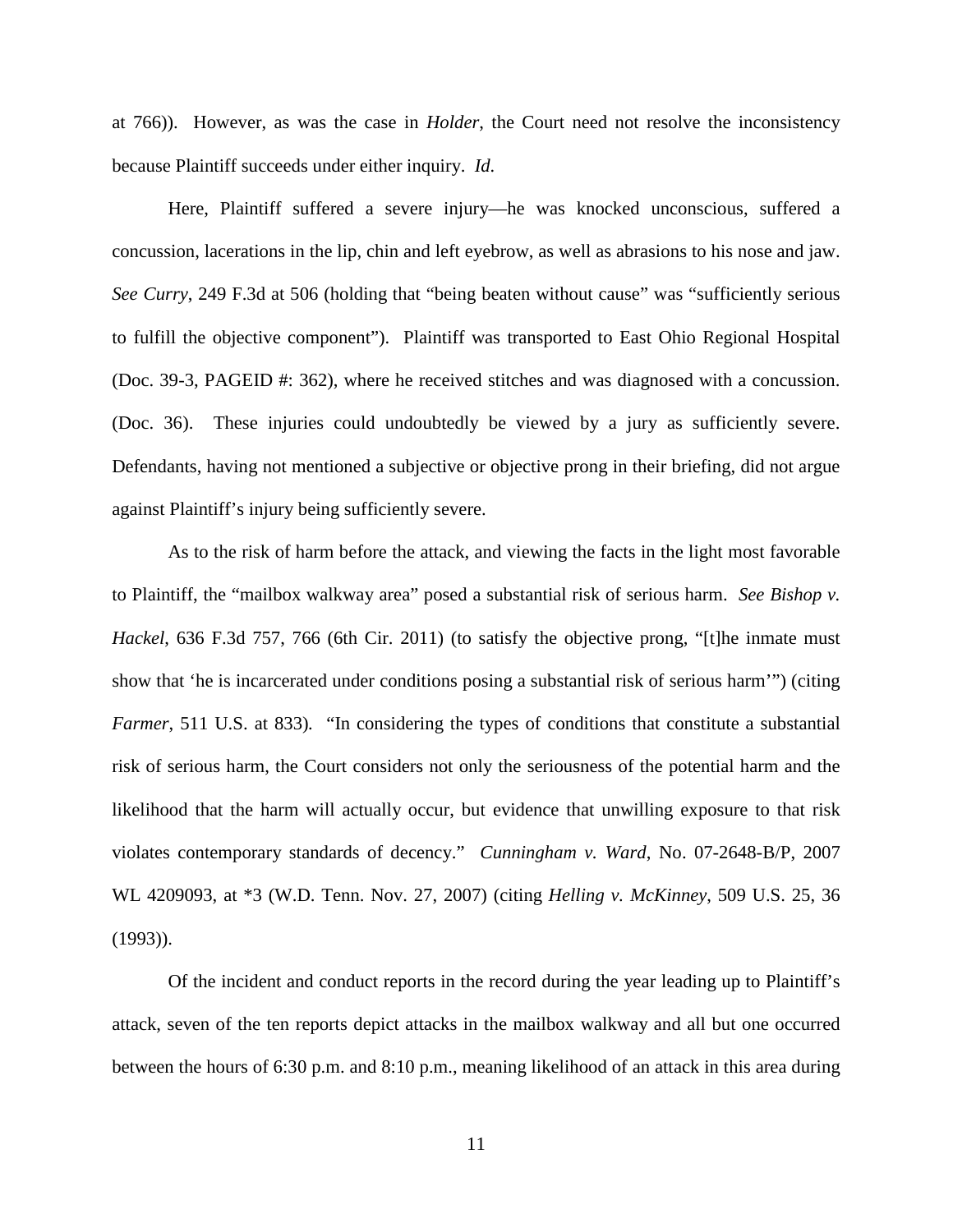that time frame was probable. (Doc. 63-1, PAGEID #: 502–08; Doc. 63-2, PAGEID #: 519–22). Of the inmates that were attacked, the seriousness of the harm was great: one inmate was transported by ambulance "due to severe facial and head trauma (Doc. 63-1, PAGEID #: 503); another inmate was transported by ambulance after being found with his "right eye swollen shut, blood coming from [his] nostrils" (*id.* at PAGEID #: 504); and one inmate "suffered injuries resulting in a month long hospital stay" (*id.* at PAGEID #: 505). "Viewing this evidence in the light most favorable to [Plaintiff], genuine issues of material fact remain" as to whether this area posed an objectively substantial risk of harm to inmates that accessed it at night. *See Bugge v. Roberts*, 430 F. App'x, 753, 759 (11th Cir. 2011) (reversing district court's finding in favor of defendant's summary judgment motion because, among other things, there was evidence that inmate-on-inmate violence occurred regularly). Again, Defendants do not discuss, or deny, the substantial risk of violence in the mailbox walkway area.

# **ii. Plaintiff Has Satisfied The Subjective Prong As To Both Defendants**

Under the subjective component, "the court examines the defendant  $[s]$ " state of mind to determine whether [they] acted with 'deliberate indifference.'" *Sexton v. Neil*, No. 1:14cv26, 2014 WL 6453771, at \*5 (S.D. Ohio Nov. 17, 2014). A plaintiff meets this by showing:

(1) the official being sued subjectively perceived facts from which to infer a substantial risk to the prisoner, (2) the official did in fact draw the inference, and (3) the official then disregarded that risk. Because government officials do not readily admit the subjective component of this test, it may be demonstrated in the usual ways, including inference from circumstantial evidence.

*Richko*, 819 F.3d at 915 (internal citations and quotation marks omitted); *see also Farmer*, 511 U.S. at 837. It is worth noting that Plaintiff "need not demonstrate Defendants' deliberate indifference to *his* safety; instead, he must demonstrate that despite awareness of the danger" in the mailbox walkway, Defendants did nothing. *See Morgan*, 2011 WL 1114415, at \*5 (emphasis in original) (citing *Farmer*, 511 U.S. at 842).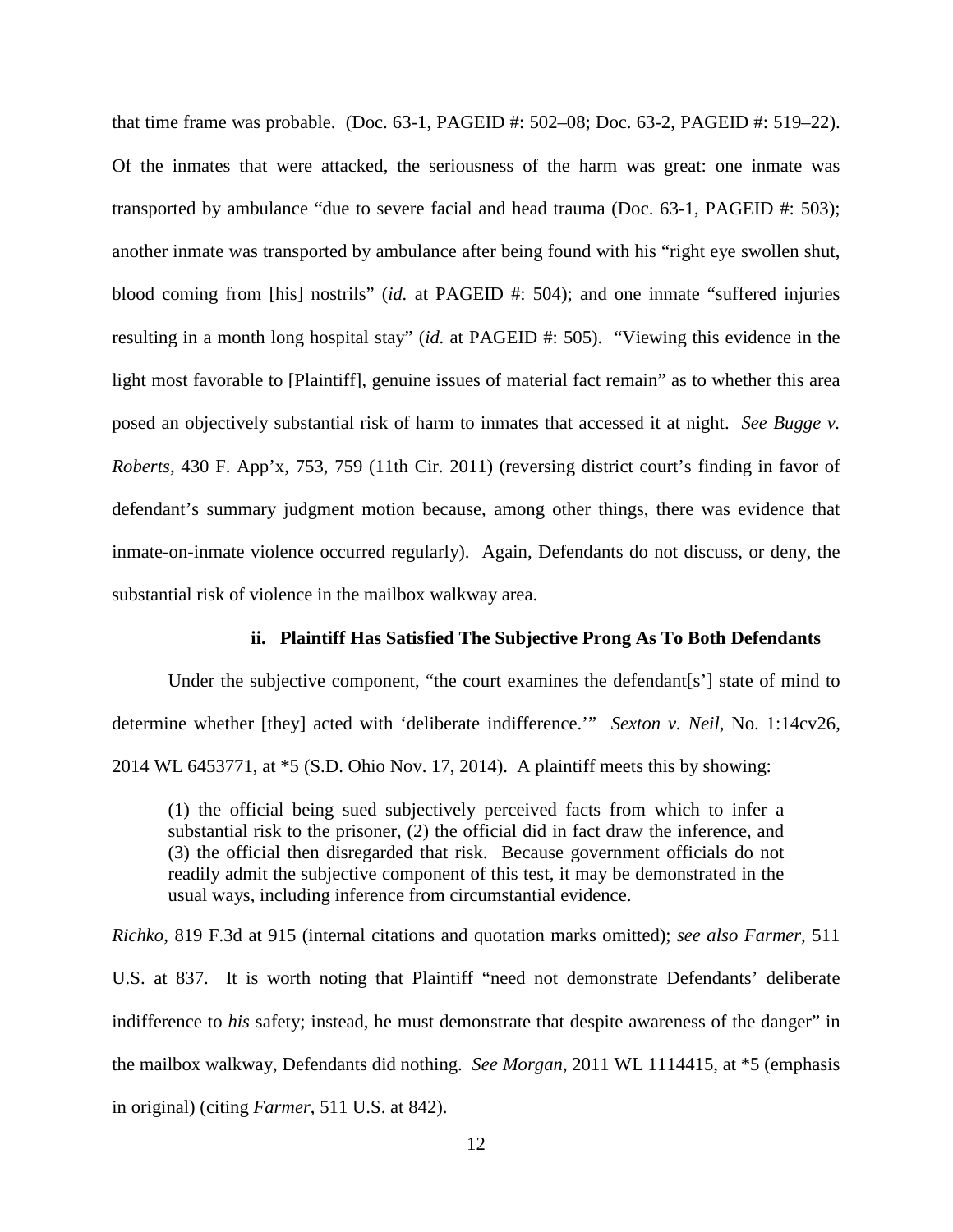Additionally, when there are multiple defendants asserting qualified immunity, as is the case here, "the court should consider whether each individual defendant had a sufficiently culpable state of mind." *Phillips*, 534 F.3d at 542. Accordingly, the Court considers whether the facts construed in the light most favorable to Plaintiff, show that Defendants Miller and Clark had a "sufficiently culpable state of mind" to satisfy the subjective component. *Farmer*, 511 U.S. at 834.

First, both Miller and Clark admit to receiving reports of every inmate assault at BeCI. Defendant Miller explained that "[c]ommunications come to me for any acts of violence with injuries through verbal communications if I am 'on grounds.' If I am not on grounds, I am either contacted by phone, email, or incident report." (*See* Doc. 63-8, PAGEID #: 537). Defendant Clark explained that he receives "a shift report at the completion of each shift, which would include a summary or brief narrative of the shift's activities."). (Doc. 63-10, PAGEID #: 547). Defendant Clark additionally admitted that he "had knowledge that assaults had taken place in this [mailbox] area of the institution prior to the incident of March 24, 2014, involving Plaintiff." (Doc. 63-11, PAGEID #: 550). Accordingly, although Defendants seem to argue they were not aware of what was going on in the mailbox area (Doc. 58 at 8), it is undisputed that both Defendants were informed of each attack that occurred there. *See Comstock v. McCrary*, 273 F.3d 693, 703 (6th Cir. 2001) ("[A] prison official may 'not escape liability if the evidence showed that he merely refused to verify underlying facts that he strongly suspected to be true, or declined to confirm inferences of risk that he strongly suspected to exist.'") (citing *Farmer*, 511 U.S. at 843, n.8).

In regards to whether Defendants actually drew the inference, it is instructive that in the year leading up to Plaintiff's attack, fifty-five inmate assaults occurred. (Doc. 39-5, PAGEID #: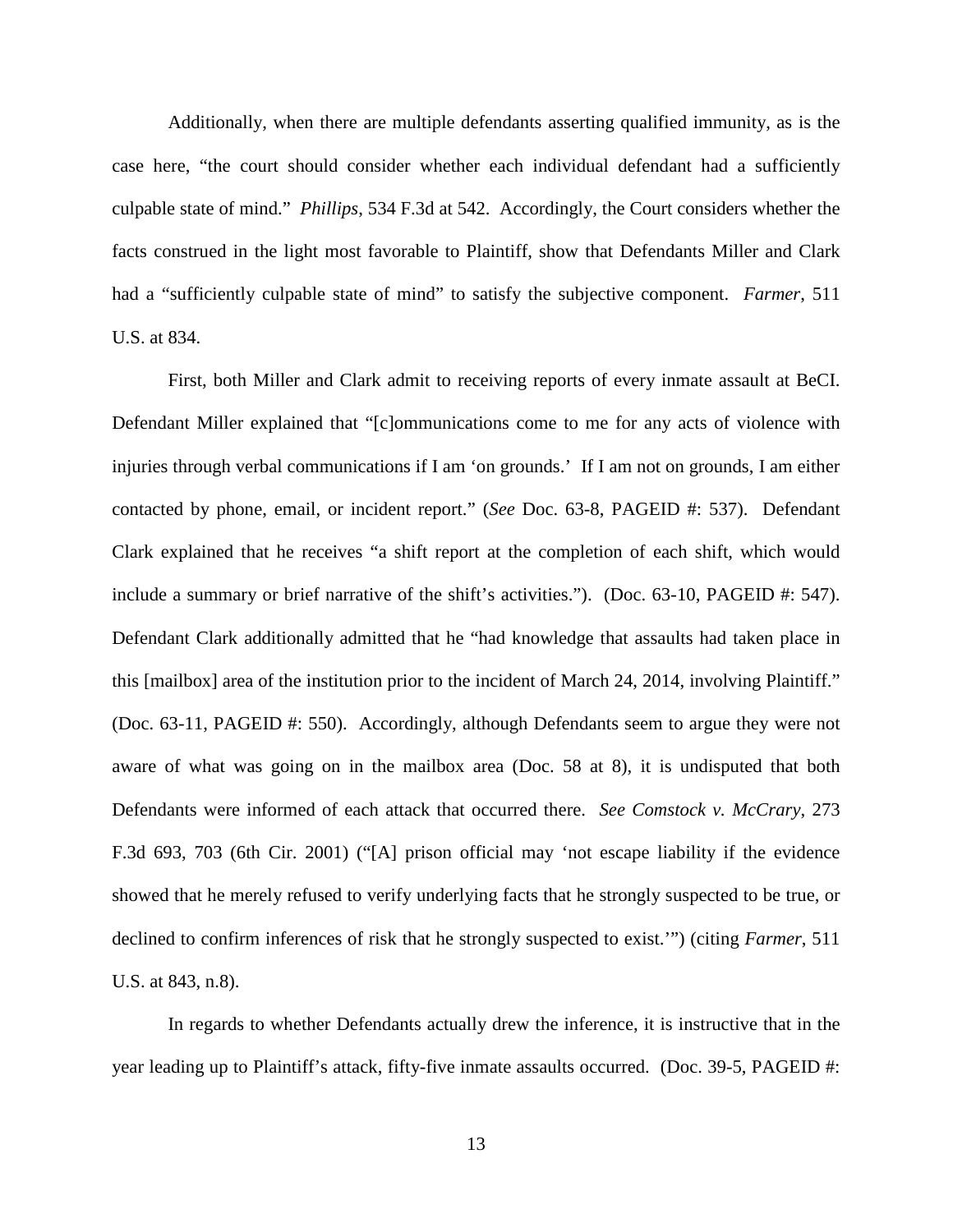340–42). Of those fifty-five assaults, incident and conduct reports or summaries are included in the record for ten. As noted above, seven of the ten reports depict attacks in the mailbox walkway, or 70% of all attacks. (Doc. 63-1, PAGEID #: 502–08; Doc. 63-2, PAGEID #: 519– [2](#page-13-0)2). Because the other incident reports or investigative summaries were not produced,<sup>2</sup> the Court proceeds with its analysis assuming that 70% of all attacks at BeCI happened in the mailbox walkway area. The Supreme Court in *Farmer* held that:

[I]f an Eighth Amendment plaintiff presents evidence showing that a substantial risk of inmate attacks was longstanding, pervasive, well-documented, or expressly noted by prison officials in the past, and the circumstances suggest that the defendant-official being sued had been exposed to information concerning the risk and thus must have known about it, then such evidence could be sufficient to permit a trier of fact to find that the defendant-official had actual knowledge of the risk.

511 U.S. at 842–43 (internal quotation marks omitted). As discussed above, the inmate attacks in the mailbox walkway were longstanding, pervasive, well-documented, and both Defendants had the information regarding the attacks. Moreover, an affidavit submitted by another inmate who was attacked on September 21, 2012, stated that "[m]any people are attacked in this area of the yard." (Doc. 1-5, PAGEID #: 51). This is enough to permit a trier of fact of find that both Defendants had *actual* knowledge of the risks and thus drew the inference. *See Farmer*, 511 U.S. at 842–43; *see also Hamilton v. Eleby*, 341 F. App'x 168, 172 (6th Cir. 2009) (holding that "[a] jury could certainly find . . . that [Defendant] was aware of facts from which he could have inferred that [Plaintiff] faced a substantial risk of serious harm); *Smith v. Leyba*, No. 07-cv-

 $\overline{a}$ 

<span id="page-13-0"></span><sup>2</sup> On May 23, 2016, Plaintiff filed a Motion to Compel discovery seeking, *inter alia*, Incident Report Forms and Investigative Summary Reports that corresponded to an incident chart BeCI had already produced. (*See* 39-5, PAGEID #: 338-39; Doc. 45 at 1). Despite Defendants arguing the reports and summaries were irrelevant and overly burdensome to produce (Doc. 43), the Court granted that Motion in part and directed Defendants to produce any reports or investigative summaries associated with the incidents in question. (Doc. 45 at 1). Defendants filed a notice of compliance with that Order on August 2, 2016. (Doc. 46). Despite the notice, Plaintiff alleged there were 85 missing incident reports and only 5 investigator summary emails were produced out of a possible 157 incidents. (Doc. 49 at 2). However, Defendants represented, and submitted an affidavit from a BeCI employee responsible for the compilation of the discovery-related documents stating the same, that all incident reports and investigative summaries found were turned over. (Doc. 54 at 1–2).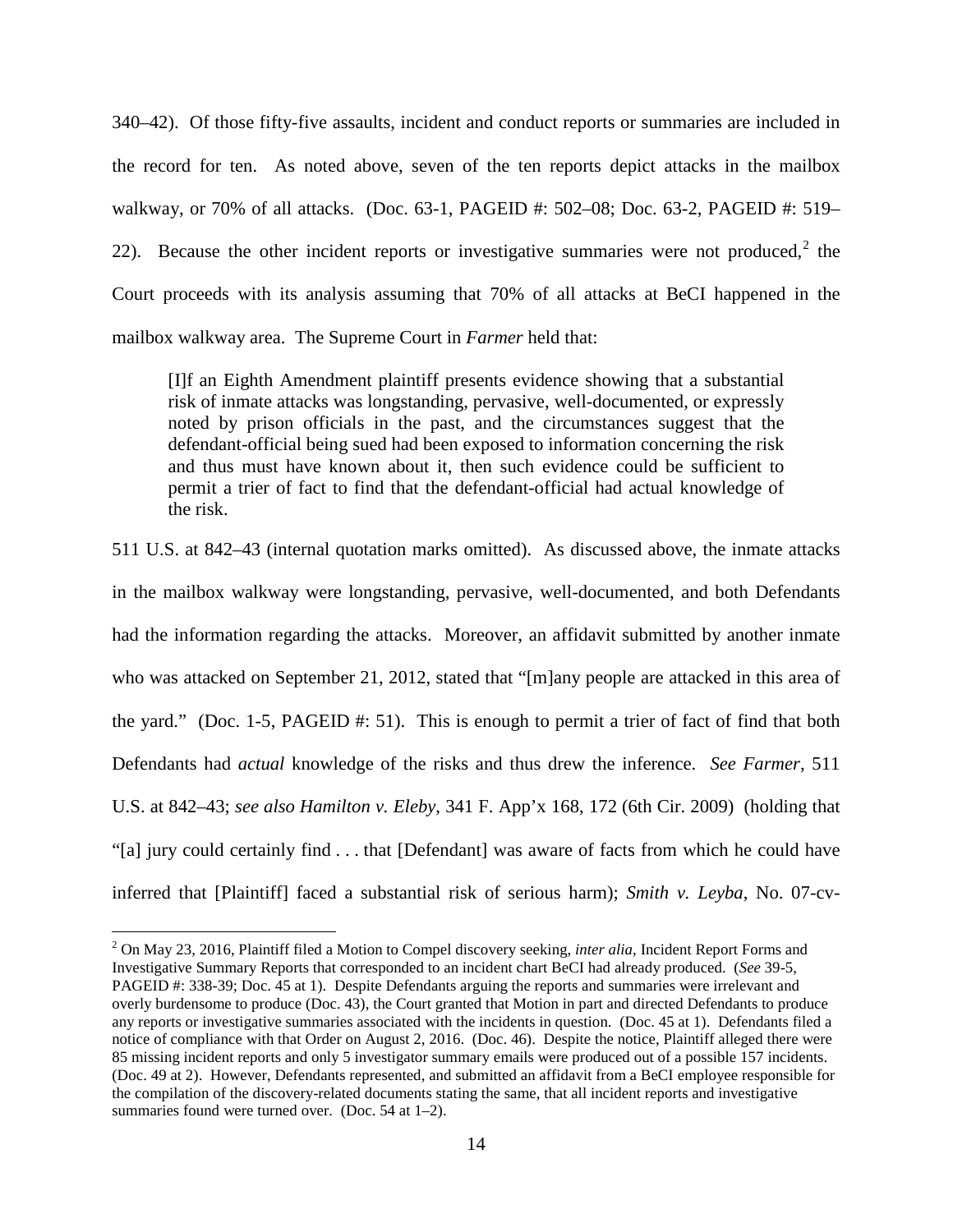02589, 2009 WL 564270, at \*2 (D. Colo. Mar. 5, 2009) (holding that "a showing that the risk of inmate attacks was longstanding, pervasive, and well documented, coupled with circumstances suggesting that the official had been exposed to information concerning the risk and thus must have known about it would be sufficient" to infer subjective knowledge of the risks).

Finally, even if [Defendants] drew the inference that [Plaintiff] faced a substantial risk of serious harm, [] [they] may be found free from liability if [they] responded reasonably to the risk." *Hamilton*, 341 F. App'x at 172 (citing *Farmer*, 511 U.S. at 844). However, neither Defendant offered any evidence that they took action to eliminate or respond in any way to the risk. Through discovery, Plaintiff attempted to uncover any such actions that Defendants might have taken to respond to the risk, but the discovery available to him only confirmed nothing was done. For example, Defendant Miller never issued any directive to increase security in that area at any time (*see* Doc. 63-8, PAGEID #: 540), and when asked what steps were taken to curb the attacks in the area, Defendant Clark cited measures implemented in March 2015, but nothing prior to Plaintiff's attack. (*See* Doc. 29-2, PAGEID #: 229). With this in mind, Plaintiff has made a sufficient showing that both officials perceived facts from which they could draw the inference that substantial risk to prisoners existed in the mailbox walkway and did nothing to remedy the situation. *See Comstock*, 273 F.3d at 709–10 (holding that because of Defendant's "failure to conduct *any* investigation into" the perceived risk, a jury could conclude his actions (or lack thereof) constituted deliberate indifference) (emphasis in original).

Finally, it is also worth noting that Defendants submitted no evidence, in the form of affidavits or otherwise, to support their qualified immunity claim. As was mentioned above, Defendants' entire qualified immunity argument in their Motion for Summary Judgment was articulated in two sentences. Although Defendants' Reply contained a slightly more robust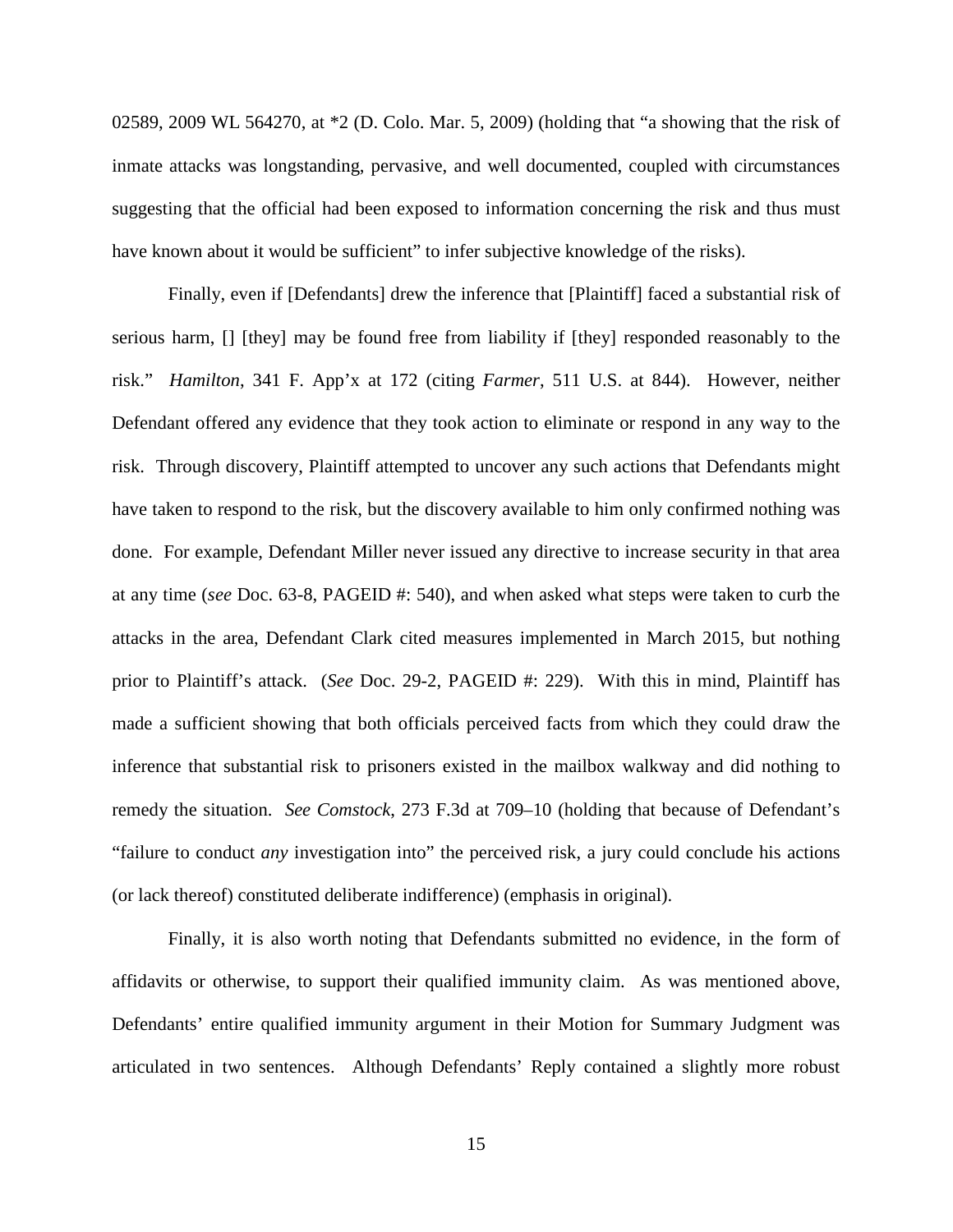discussion on qualified immunity, instead of rebutting Plaintiff's assertions, Defendants simply repeated the idea that Plaintiff had failed to show why they were not entitled to qualified immunity. (Doc. 64 at 9–10). However, "[w]ith no contrary evidence having been filed by Defendants, the Court is left with Plaintiff's allegations," which at this point remain uncontradicted on the record and support denying qualified immunity. *Jordan v. Woods*, No. 1:10-cv-598, 2012 WL 1805491 (S.D. Ohio April 2, 2012).

## **IV. CONCLUSION**

For the reasons stated, it is **RECOMMENDED** that Defendants Michele Miller and Ryan Clark's Motion for Summary Judgment be **GRANTED in part and DENIED in part.**  (Doc. 58).

### **Procedure on Objections**

If any party objects to this Report and Recommendation, that party may, within fourteen (14) days of the date of this Report, file and serve on all parties written objections to those specific proposed findings or recommendations to which objection is made, together with supporting authority for the objection(s). A Judge of this Court shall make a *de novo* determination of those portions of the Report or specified proposed findings or recommendations to which objection is made. Upon proper objections, a Judge of this Court may accept, reject, or modify, in whole or in part, the findings or recommendations made herein, may receive further evidence or may recommit this matter to the Magistrate Judge with instructions. 28 U.S.C.  $§ 636(b)(1).$ 

The parties are specifically advised that failure to object to the Report and Recommendation will result in a waiver of the right to have the District Judge review the Report and Recommendation *de novo*, and also operates as a waiver of the right to appeal the decision of